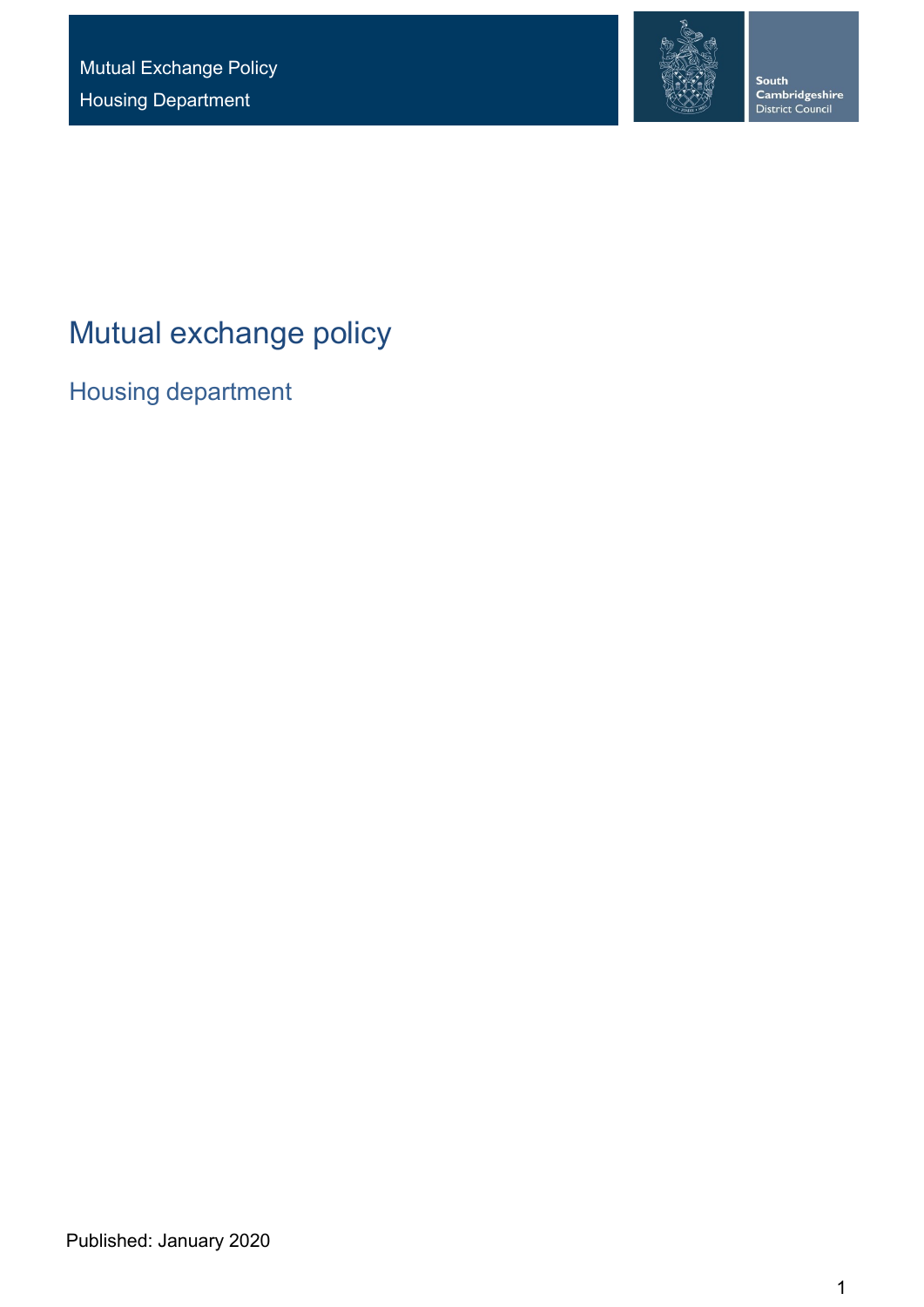

# **Contents**

| Page No. |
|----------|
|          |
|          |
|          |
|          |
|          |
|          |
|          |
|          |
|          |
|          |
|          |
|          |
|          |

# Other formats

This document can be provided in other formats such as large text, Braille, audio or in other languages. Please contact us for more information.

South Cambridgeshire Hall, Cambourne Business Park, Cambourne, Cambridge, CB23 6EA

Email: [scdc@scambs.gov.uk](mailto:scdc@scambs.gov.uk)

Telephone: 03450 450 051

Online: [www.scambs.gov.uk](http://www.scambs.gov.uk/)

Facebook: Search 'InSouthCambs'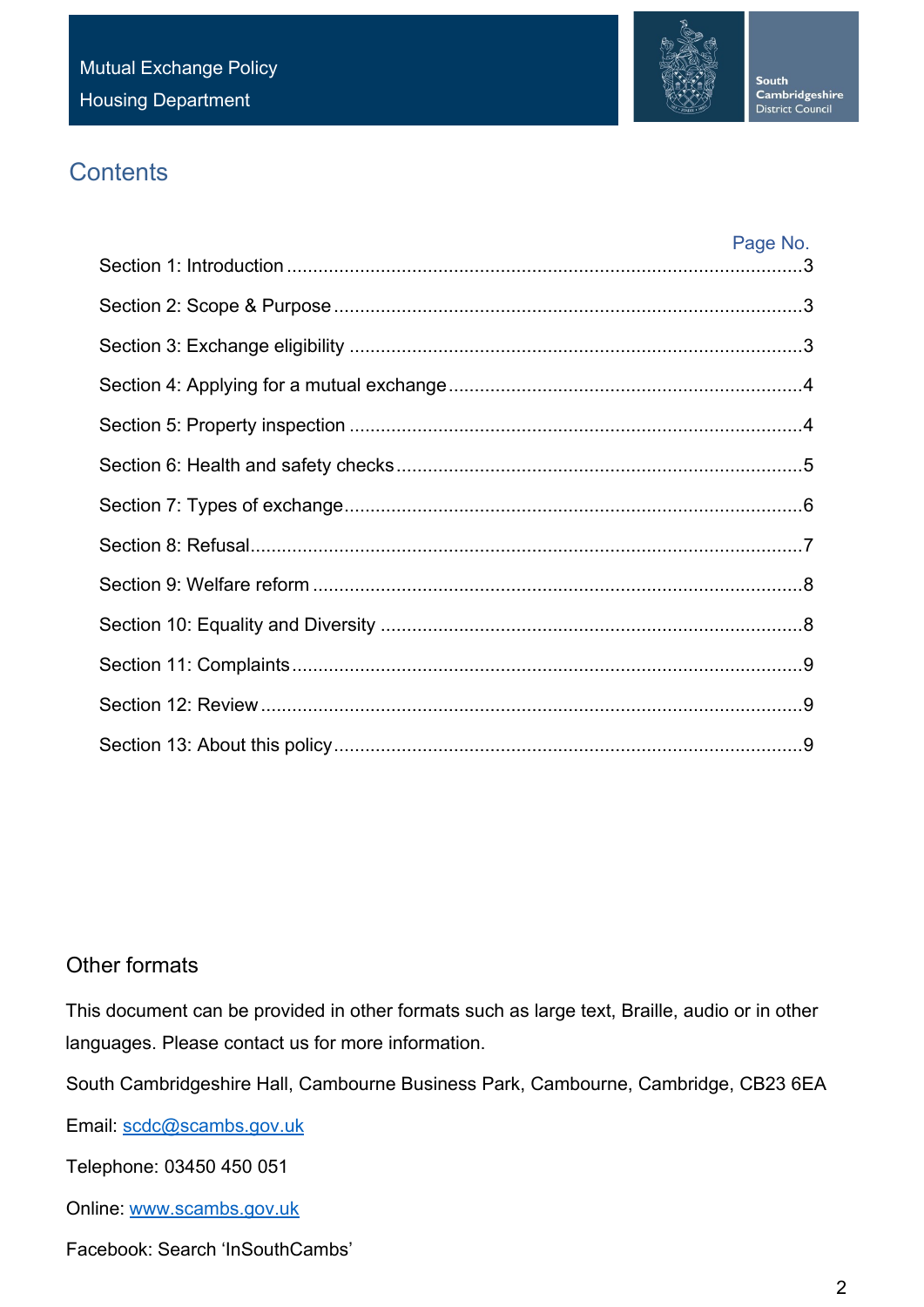

### <span id="page-2-0"></span>Section 1: Introduction

- 1.1 South Cambridgeshire District Council (SCDC) recognises that the ability to exchange tenancies can be highly beneficial in providing mobility to tenants.
- 1.2 Moving to a new home can provide a tenant with a whole host of benefits. For example, it may give them a more suitable property for their needs, they can be closer to their job or it may provide more work opportunities and / or they can be closer to family. This can also be beneficial to us as a housing provider, as it can assist in maximising the use of our stock by meeting both the need and desire of tenants.
- 1.3 Mutual exchanges can take place between two (*or more*) SCDC secure / fixed-term tenants or between any other assured or secure/flexible tenant – providing written consent is obtained from both landlords.
- 1.4 Guidance and advice for people considering a mutual exchange is available in our leaflet, which is available on our website or upon request from a member of staff (*see 4.3 for more information*).

#### <span id="page-2-1"></span>Section 2: Scope & Purpose

- 2.1 This policy applies to all tenants that hold a tenancy with SCDC, or those seeking to exchange a tenancy with an SCDC tenant. Tenants that hold an introductory, temporary or demoted tenancy do not have the right to complete a mutual exchange.
- 2.3 The purpose of this policy is to:
	- Promote and support mobility for our tenants.
	- Provide guidance on how a mutual exchange must take place.

### <span id="page-2-2"></span>Section 3: Exchange eligibility

3.1 The SCDC tenancy agreement outlines tenants' rights to exchange their home. The most recent version of the agreement states;

"If you are a secure or flexible tenant, you can exchange homes with another South Cambridgeshire District Council tenant or a tenant of a housing association or another local council but you must get our permission in writing first. This is called an exchange. Provisions in the Localism Act 2011 ensure that exchanging tenants retain similar security of tenure to that of their original tenancy".

Reference your tenancy agreement: Section 10 for tenancies signed up post 2012, Section 7 for tenancies signed up before 2012.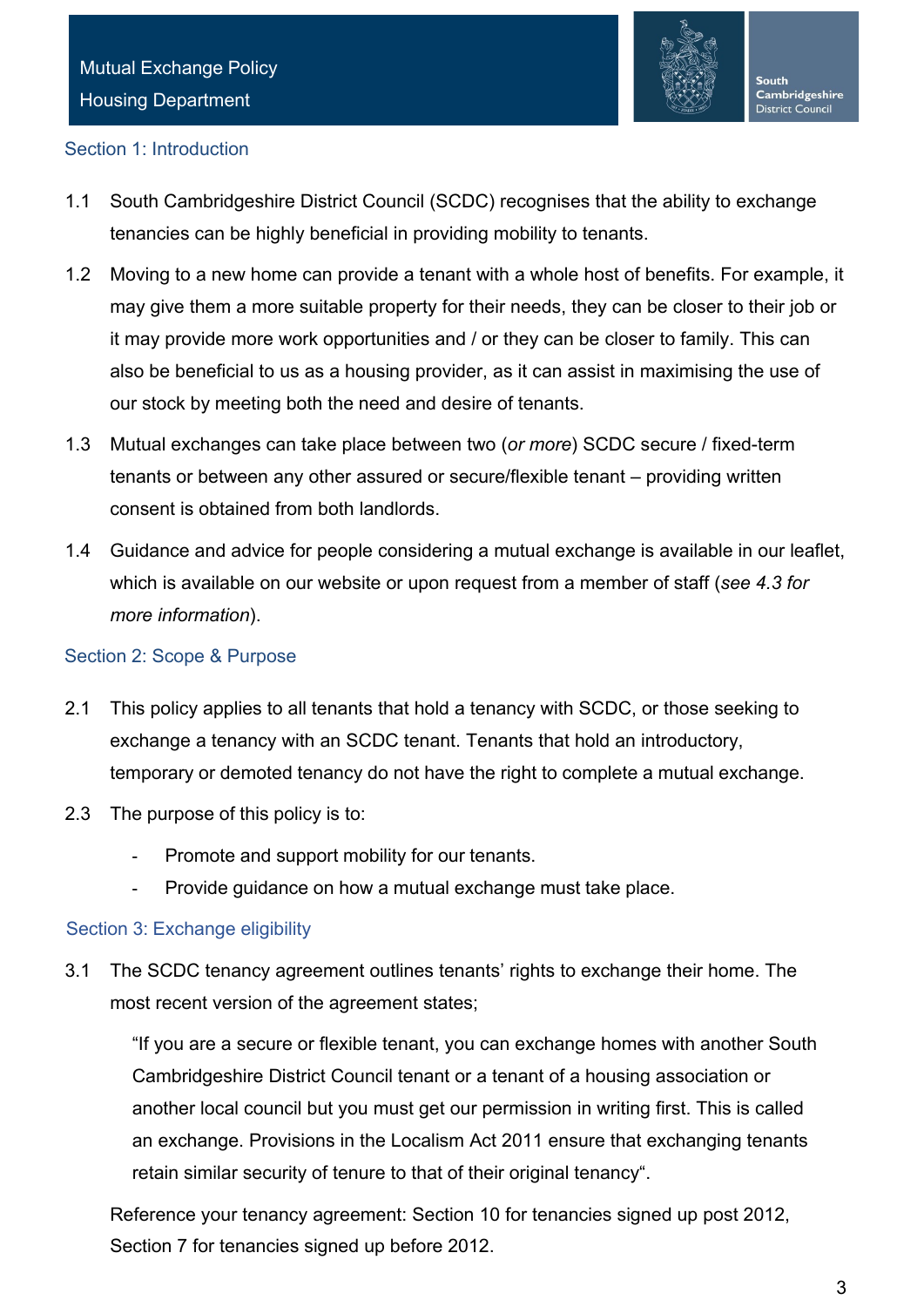

3.2 Introductory tenants or demoted tenants are not able to carry out mutual exchanges.

#### <span id="page-3-0"></span>Section 4: Applying for a mutual exchange

- 4.1 Tenants can find a mutual exchange partner by registering on '*exchange locata*'. This can be done by logging on to the 'Home-Link' website and clicking on the '*mutual exchange*' menu option. Registering on exchange locata is free for South Cambridgeshire District Council tenants and provides the ability to advertise their property and find a potential mutual exchange partner; both locally and nationally.
- 4.2 Tenants may also utilise other avenues to source a mutual exchange, such as advertising in local shops, newspapers, online or utilising other mutual exchange websites (*please note that some of these may require a fee*).
- 4.3 Guidance and advice for people considering a mutual exchange is available in our leaflet, which includes advice on:
	- Tips for creating a good mutual exchange advert
	- Health and safety considerations when arranging viewings etc.
	- Things to think about when deciding upon the completion of a mutual exchange
- 4.4 Once a tenant has found a suitable mutual exchange partner, a mutual exchange application form needs to be completed by both parties involved in the exchange.
- 4.5 SCDC must serve notice on the tenant within 42 (*forty-two*) days of receiving the application form, should SCDC intend to withhold consent on any of the grounds set out in Schedule 3 of the Housing Act (1985) or Schedule 14 of the Localism Act (2011). See section 8 for more information about reasons for refusal.

### <span id="page-3-1"></span>Section 5: Property inspection

- 5.1 All mutual exchanges will be subject to a property inspection by a housing services officer (*HSO*) and the mechanical & electrical surveyor (*M&E surveyor*) to ensure that the property is in a good condition for exchange.
- 5.2 The HSO will notify the tenant of any items that need to be addressed before the mutual exchange takes place.
- 5.3 If the current tenant has installed their own bathroom, kitchen, conservatory or other fixture or fitting, this must be discussed with the incoming tenant to ensure they are happy to take over responsibility for the maintenance of the item(s). If any guarantees exist for new installations, these will need to be assigned to the incoming tenant.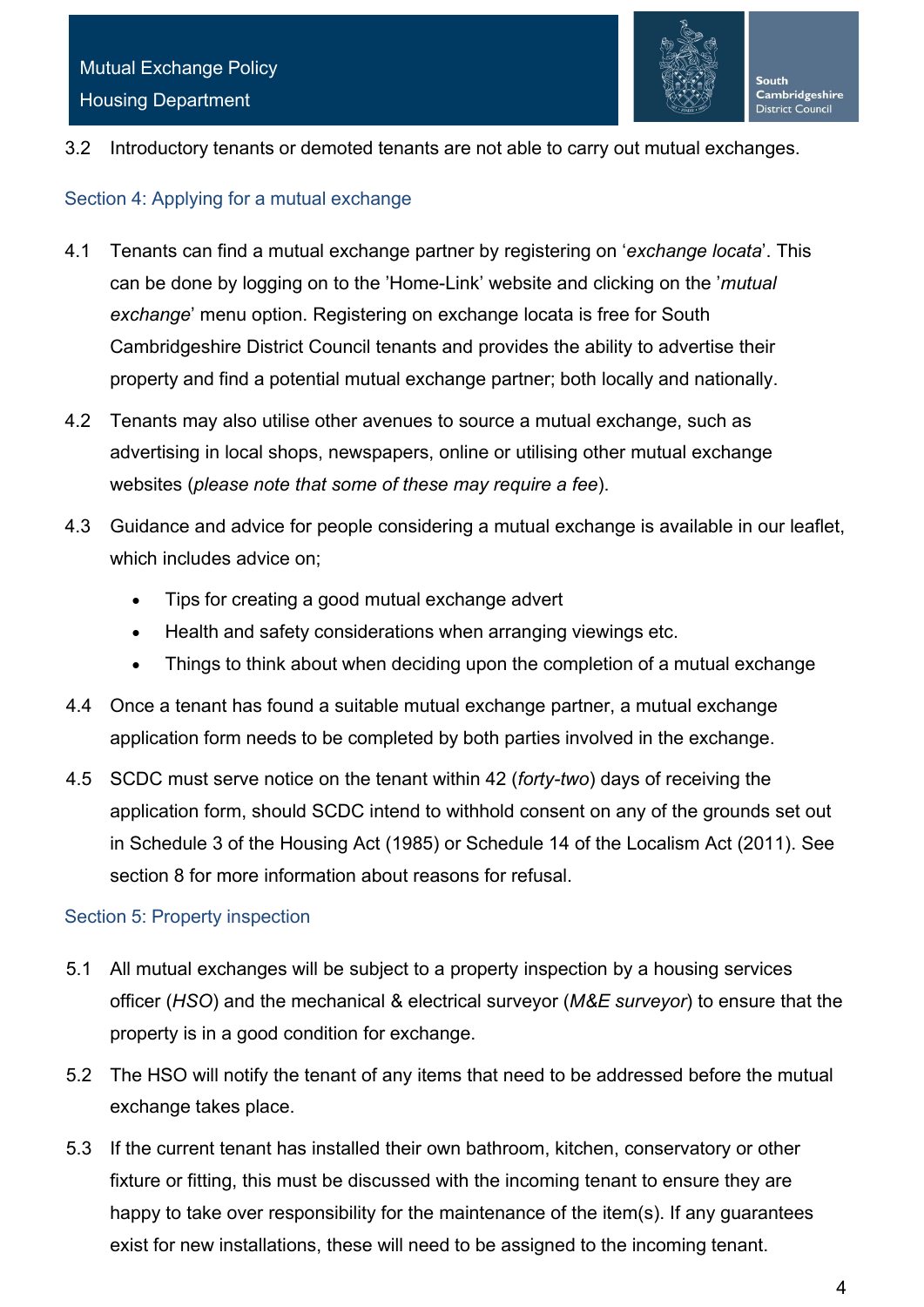

- 5.4 If a tenant has carried out improvements with SCDC permission they could qualify for compensation (*see tenants' compensation for alterations page on the website for further details*).
- 5.5 If the inspection reveals disrepair or lack of decorating at the property, the HSO will seek to ensure the property is repaired prior to exchange. Repairs that are the responsibility of SCDC must be reported in the usual way. Items that are the responsibility of the tenant must be brought to the tenant's attention. The tenant will need to rectify these items prior to the mutual exchange, or the incoming tenant will agree to take the property '*as seen*'.

# <span id="page-4-0"></span>Section 6: Health and safety checks

- 6.1 There are a number of health and safety checks that must be carried out when completing a mutual exchange. They will be arranged by the HSO and each tenant should factor these items into their schedule when planning the move.
- 6.2 Gas Safety
	- SCDC has a '*Mutual Exchange Gas Procedure*' that accompanies the mutual exchange policy and procedure that all parties must adhere to.
	- The gas must be capped before the new tenant moves in and then uncapped after the new tenant moves in.
	- Any tenants' own gas fire or cooking appliance present at the time of the engineer cap off visit will be disconnected from the supply bayonet, removed and plugged off for safety.
	- The only exception for leaving a gas cooker connected is where both exchanging tenants have gas cookers compliant with current standards and have mutually agreed to leave these in the properties.
	- It is the responsibility of the incoming tenant to instruct and pay for a Gas Safe Registered engineer to connect, test and certify any gas cooker installation (*this also includes any necessary pipework alterations*) and provide a copy of the gas safe certificate to SCDC.
	- It is the responsibility of the incoming tenant to instruct and pay for a qualified electrician to connect an electric cooking appliance alternative if gas is not going to be used.
- 6.3 Electrical Testing
	- The property must have an electrical safety inspection by SCDC's repairs contractor before the exchange takes place.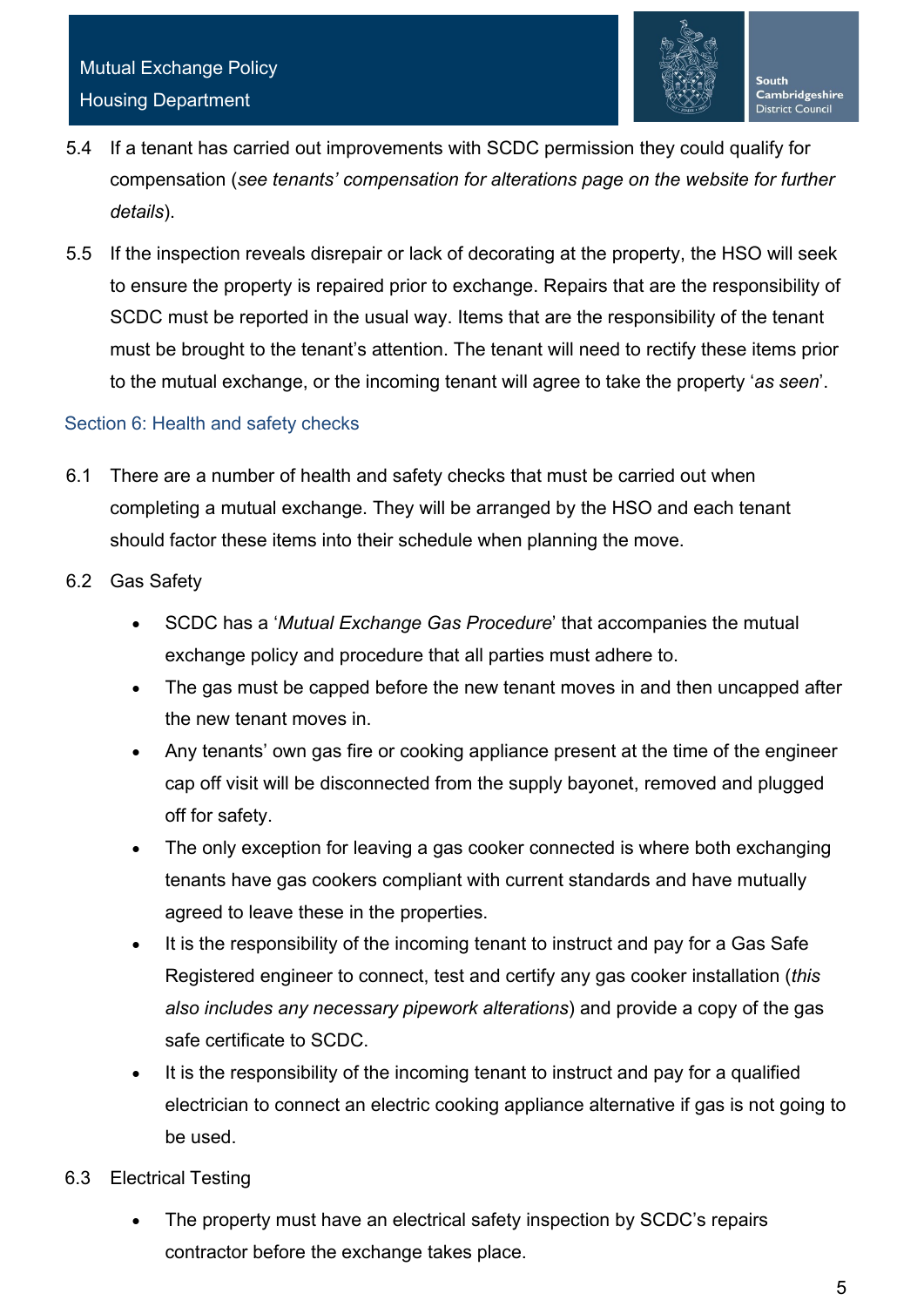

• Any items that require attention must be attended to by the repairs contractor prior to the exchange taking place and should be completed as soon as practically possible.

### <span id="page-5-0"></span>Section 7: Types of exchange

Mutual exchanges can be carried out in one of two ways:

- 7.1 Assignment is the swapping of tenancies at the same time as homes are exchanged. The incoming tenant will take on the rights and responsibilities of the tenant they have swapped with. This is used when those exchanging homes hold tenancies with a similar security of tenure.
- 7.2 Surrender and regrant is where tenants surrender their current tenancy and re-assign a tenancy with a similar security of tenure for their new property. This is used when the parties exchanging hold tenancies with different security, and one of the parties has their security protected by law.
- 7.3 Tenants who hold a lifetime (secure or assured) tenancy that was granted before April 1, 2012 have their security of tenure protected by law. Tenants who hold a secure or assured tenancy granted before this date therefore cannot swap tenancies (be assigned) with a fixed term or flexible tenant, though there are exceptions. This legislative protection will not apply when a lifetime tenant chooses to exchange with a fixed term tenant on an affordable rent.

| Tenant 1            | Tenant 2            | Mutual exchange<br>by:          | Result                                                                                                                                                                                                                                                                                                                   |
|---------------------|---------------------|---------------------------------|--------------------------------------------------------------------------------------------------------------------------------------------------------------------------------------------------------------------------------------------------------------------------------------------------------------------------|
| Flexible /<br>Fixed | Flexible /<br>Fixed | Assignment (swap)<br>tenancies) | Each tenant will be assigned the balance of the<br>fixed term of the property they are moving to.<br>Where one tenant is a fixed term tenant at an<br>affordable rent and the other a pre-01/04/2012<br>assured or secure tenant, the assured / secure<br>tenant will lose security of tenure and social rent<br>status. |
| Secure /<br>Assured | Secure /<br>Assured | Assignment (Swap<br>tenancies)  | $\overline{\phantom{a}}$                                                                                                                                                                                                                                                                                                 |

# 7.47.4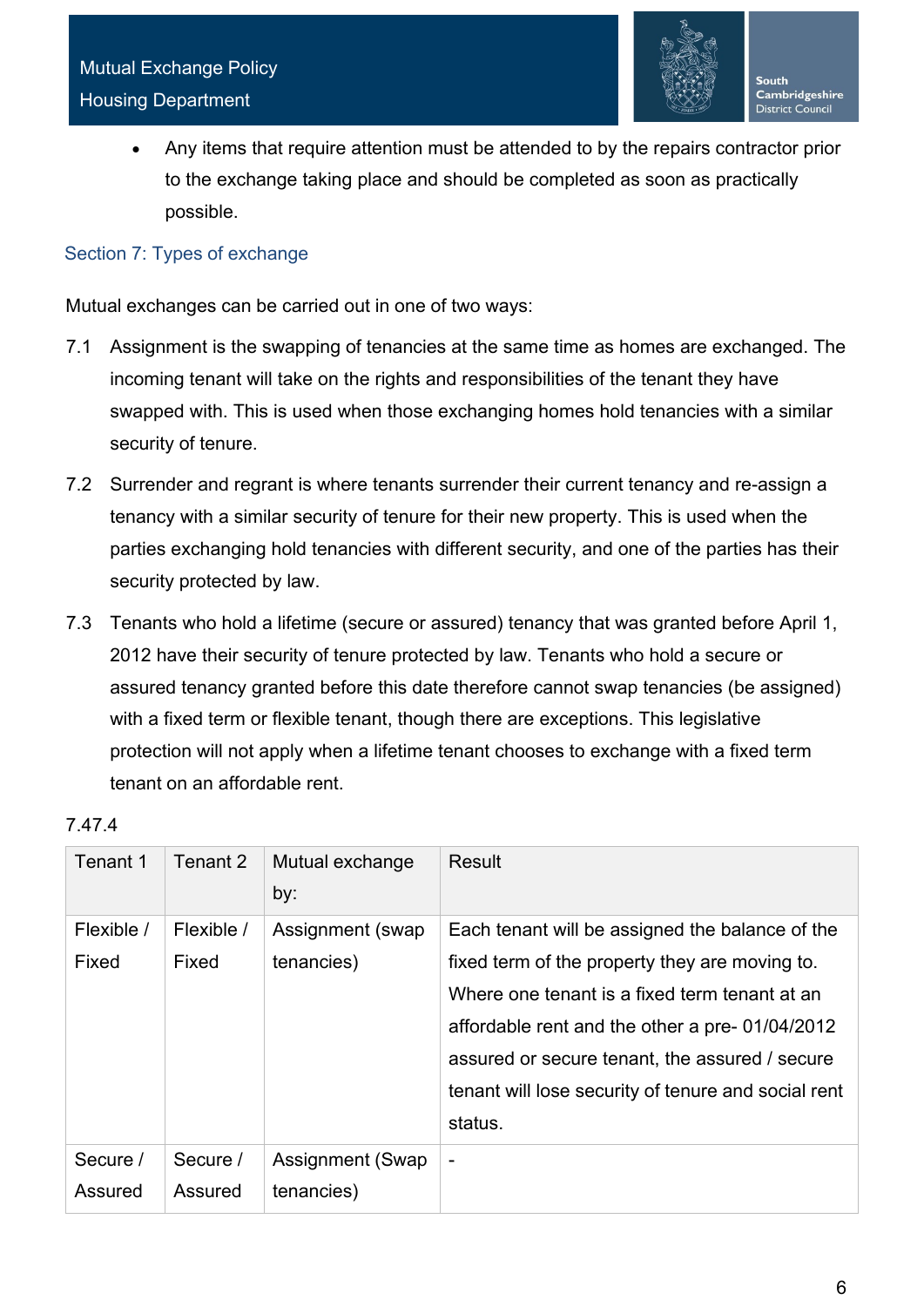# Mutual Exchange Policy Housing Department



| Tenant 1            | Tenant 2            | Mutual exchange<br>by: | Result                                                                                                                                                                                         |
|---------------------|---------------------|------------------------|------------------------------------------------------------------------------------------------------------------------------------------------------------------------------------------------|
| Secure /<br>Assured | Flexible /<br>Fixed | Surrender &<br>Regrant | The fully assured or secure tenant will be<br>granted a new secure or assured tenancy. The<br>fixed term tenant will be granted a new tenancy<br>in accordance with the new landlords' policy. |

### <span id="page-6-0"></span>Section 8: Refusal

- 8.1 All mutual exchange applications will be considered fairly. There are certain criteria that the applicant must meet for the exchange permission to be granted, but SCDC will always aim to approve the exchange when these areas are met.
- 8.2 Schedule 3 of the Housing Act (1985) and Schedule 14 of the Localism Act (2011) sets out the grounds where consent to assignment by way of mutual exchange may be withheld. These are detailed within appendix 01.
- 8.3 There may be additional conditions outlined prior to granting approval to an application, which may need to be addressed prior to the exchange taking place. In this instance SCDC may reserve the right to withhold consent until any conditions have been met.

Examples may include;

- If a tenant has rent arrears this will normally need to be cleared, or for a payment plan to be put in place with agreement from the landlord for example, before the exchange can take place.
- If the property requires repairs that are not the responsibility of SCDC, these will normally need to be completed before the exchange can take place.
- 8.4 If the mutual exchange application is not approved, the tenant(s) will be advised of the refusal decision and have the reasons for rejection explained to them.
- 8.5 If the tenant does not agree with the decision and believes that the reasons for refusal were unreasonable and / or unjustified, the tenant should contact the Neighbourhood Services Manager to request a review within 14 days of receiving their decision letter.

If the refusal decision still stands after the review and the tenant is not satisfied with the decision and its reasoning, they can write to the Head of Housing Services for an appeal.

8.6 If the other landlord rejects the application for the exchange and it is felt that the reasons for doing so were not reasonable, it is down to their tenant to challenge the decision.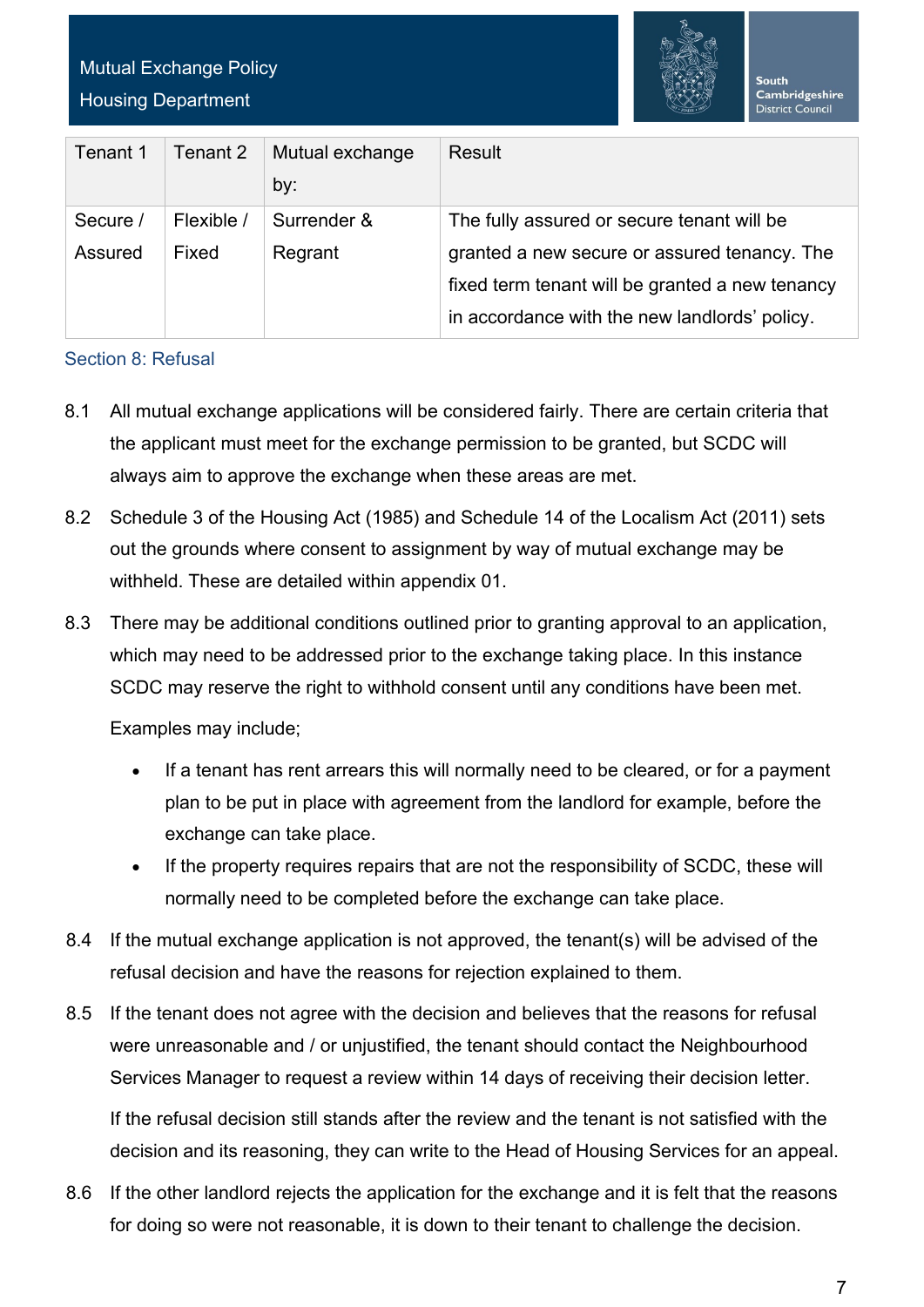

- 8.7 In some instances, there may be reasonable grounds for SCDC to refuse the mutual exchange application, but the Council may choose to exercise discretion to grant permission despite this. For example, the tenant may be in arrears but allowing the mutual exchange may reduce their rental outgoings (*if they are downsizing etc.*) and would then benefit them financially. This would enable the tenant to begin reducing their arrears. In these circumstances, staff should always discuss with a line manager to gain advice and approval to grant the request (*where applicable*).
- 8.8 The Council will use its Lettings Policy when considering if the incoming tenant would be suitable for the property.
- 8.9 There are no limits to the number of times a tenant can apply for, or indeed complete, a mutual exchange.

# <span id="page-7-0"></span>Section 9: Welfare reform

- 9.1 If a tenant is affected by welfare reform and is eligible, there may be financial help available to assist in facilitating a move to downsize. This may include things such as;
	- Clearing rent arrears
	- Paying for recharges
	- Skip hire
	- Clearance costs
	- Arranging minor repairs
	- Paying towards new carpets
- 9.2 Tenants should contact SCDC to see if they may be eligible for any financial assistance.

# <span id="page-7-1"></span>Section 10: Equality and Diversity

- 10.1 Equality is about treating individuals fairly, supported by legislation designed to promote equality and eliminate discrimination, harassment and victimisation. Diversity is about the recognition and valuing of difference for the benefit of the Council and the individual. Equality and diversity are not interchangeable but are interdependent. There is no equality of opportunity if difference is not recognised and valued.
- 10.2 We are committed to identifying, understanding and eliminating all barriers that prevent access to services, information and employment.